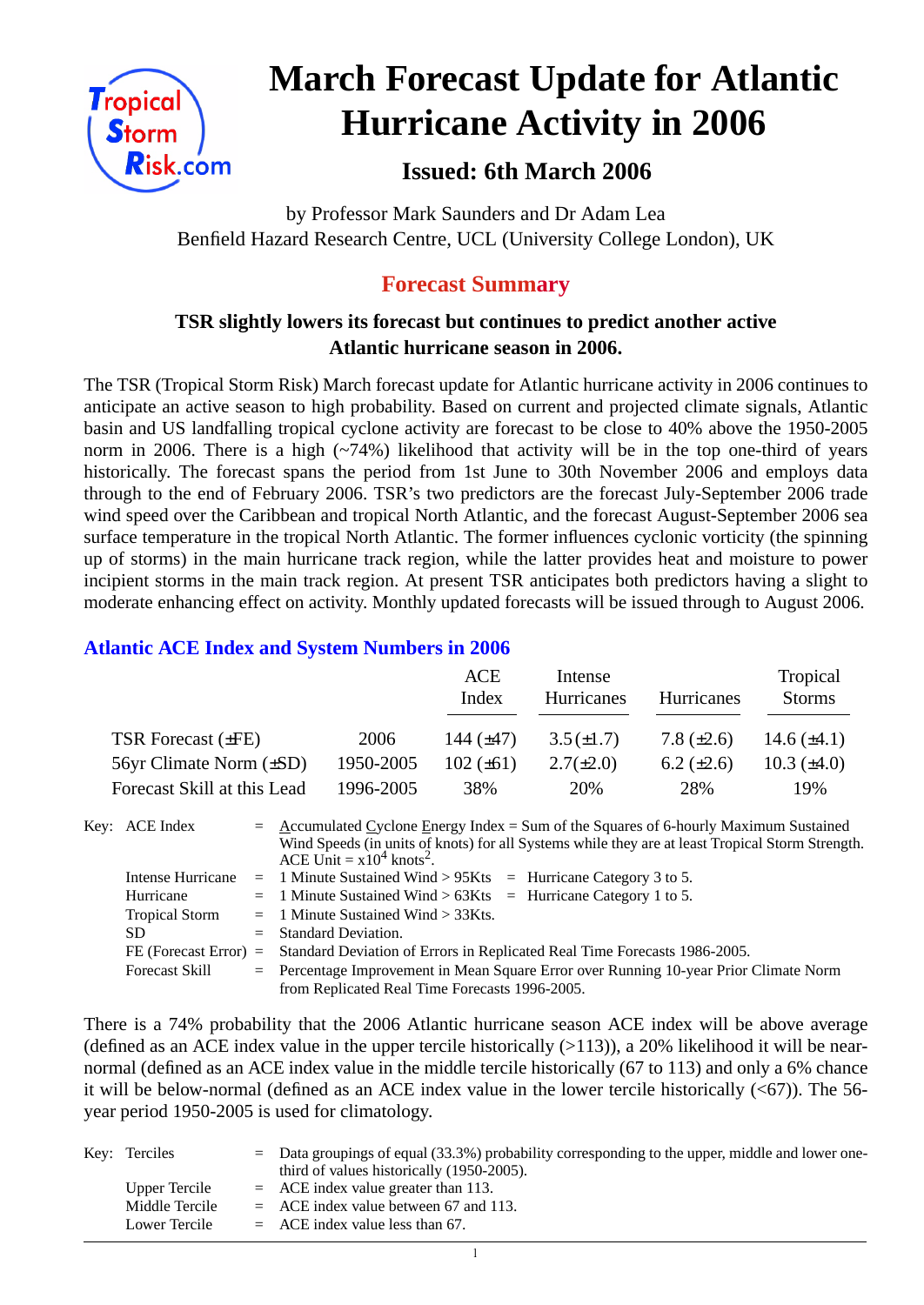#### **ACE Index & Numbers Forming in the MDR, Caribbean Sea and Gulf of Mexico in 2006**

|                              |           | ACE<br>Index   | Intense<br>Hurricanes | <b>Hurricanes</b> | Tropical<br><b>Storms</b> |
|------------------------------|-----------|----------------|-----------------------|-------------------|---------------------------|
| <b>TSR Forecast (±FE)</b>    | 2006      | 117 $(\pm 43)$ | $3.2(\pm 1.4)$        | 5.7 $(\pm 2.0)$   | 10.1 $(\pm 3.2)$          |
| 56yr Climate Norm $(\pm SD)$ | 1950-2005 | 79 $(\pm 60)$  | $2.3(\pm 1.8)$        | 4.3 $(\pm 2.5)$   | 7.1 $(\pm 3.5)$           |
| Forecast Skill at this Lead  | 1996-2005 | 45%            | 32%                   | 45%               | 38%                       |

The Atlantic hurricane Main Development Region (MDR) is the region  $10^{\circ}N - 20^{\circ}N$ ,  $20^{\circ}W - 60^{\circ}W$ between the Cape Verde Islands and the Caribbean Lesser Antilles. A storm is defined as having formed within this region if it reached at least tropical depression status while in the area.

There is a 73% probability that in 2006 the MDR, Caribbean Sea and Gulf of Mexico ACE index will be above average (defined as an ACE index value in the upper tercile historically (>91)), a 24% likelihood it will be near-normal (defined as an ACE index value in the middle tercile historically (35 to 91) and only a 3% chance it will be below-normal (defined as an ACE index value in the lower tercile historically (<35)). The 56-year period 1950-2005 is used for climatology.

#### **USA Landfalling ACE Index and Numbers in 2006**

|                                        |      | ACE<br>Index      | Hurricanes        | Tropical<br><b>Storms</b> |
|----------------------------------------|------|-------------------|-------------------|---------------------------|
| TSR Forecast $(\pm FE)$                | 2006 | $3.7 \ (\pm 1.7)$ | 2.1 $(\pm 1.5)$   | 4.5 $(\pm 2.0)$           |
| 56yr Climate Norm $(\pm SD)$ 1950-2005 |      | $2.5 \ (\pm 2.2)$ | $1.5 \ (\pm 1.3)$ | 3.1 $(\pm 2.0)$           |
| Forecast Skill at this Lead 1996-2005  |      | 41%               | 23%               | 14%                       |

| Key: ACE Index           | $=$ Accumulated Cyclone Energy Index = Sum of the Squares of hourly Maximum       |
|--------------------------|-----------------------------------------------------------------------------------|
|                          | Sustained Wind Speeds (in units of knots) for all Systems while they are at least |
|                          | Tropical Storm Strength and over the USA Mainland (reduced by a factor of 6).     |
|                          | ACE Unit = $x10^4$ knots <sup>2</sup> .                                           |
| Landfall Strike Category | $=$ Maximum 1 Minute Sustained Wind of Storm Directly Striking Land.              |
| USA Mainland             | $=$ Brownsville (Texas) to Maine.                                                 |

USA landfalling intense hurricanes are not forecast since we have no skill at any lead.

There is a 73% probability that in 2006 the USA landfalling ACE index will be above average (defined as a USA ACE index value in the upper tercile historically (>2.63)), a 20% likelihood it will be near-normal (defined as a USA ACE index value in the middle tercile historically (1.14 to 2.63) and only a 7% chance it will be below-normal (defined as a USA ACE index value in the lower tercile historically (<1.14)). The 56-year period 1950-2005 is used for climatology.

#### **Caribbean Lesser Antilles Landfalling Numbers in 2006**

|                                 |                                                                             | ACE<br>Index                                                                                                                                                                                                                          | Intense<br>Hurricanes | <b>Hurricanes</b> | Tropical<br><b>Storms</b> |
|---------------------------------|-----------------------------------------------------------------------------|---------------------------------------------------------------------------------------------------------------------------------------------------------------------------------------------------------------------------------------|-----------------------|-------------------|---------------------------|
| <b>TSR Forecast (±FE)</b>       | 2006                                                                        | 2.1 $(\pm 1.2)$                                                                                                                                                                                                                       | $0.4~(\pm 0.4)$       | $0.7 (\pm 0.6)$   | $1.6(\pm 0.9)$            |
| $56yr$ Climate Norm $(\pm SD)$  | 1950-2005                                                                   | 1.4 $(\pm 2.0)$                                                                                                                                                                                                                       | $0.3 \ (\pm 0.5)$     | $0.4~(\pm 0.7)$   | 1.1 $(\pm 1.0)$           |
| Forecast Skill at this Lead     | 1996-2005                                                                   | 9%                                                                                                                                                                                                                                    | 10%                   | 19%               | $0\%$                     |
| Key: ACE Index                  | $=$ Accumulated Cyclone Energy Index = Sum of the Squares of hourly Maximum | Sustained Wind Speeds (in units of knots) for all Systems while they are at least<br>Tropical Storm Strength and within the boxed region (10°N-18°N,60°W-63°W)<br>(reduced by a factor of 6). ACE Unit = $x10^4$ knots <sup>2</sup> . |                       |                   |                           |
| Landfall Strike Category<br>$=$ | Maximum 1 Minute Sustained Wind of Storm Directly Striking Land.            |                                                                                                                                                                                                                                       |                       |                   |                           |

Lesser Antilles  $=$  Island Arc from Anguilla to Trinidad Inclusive.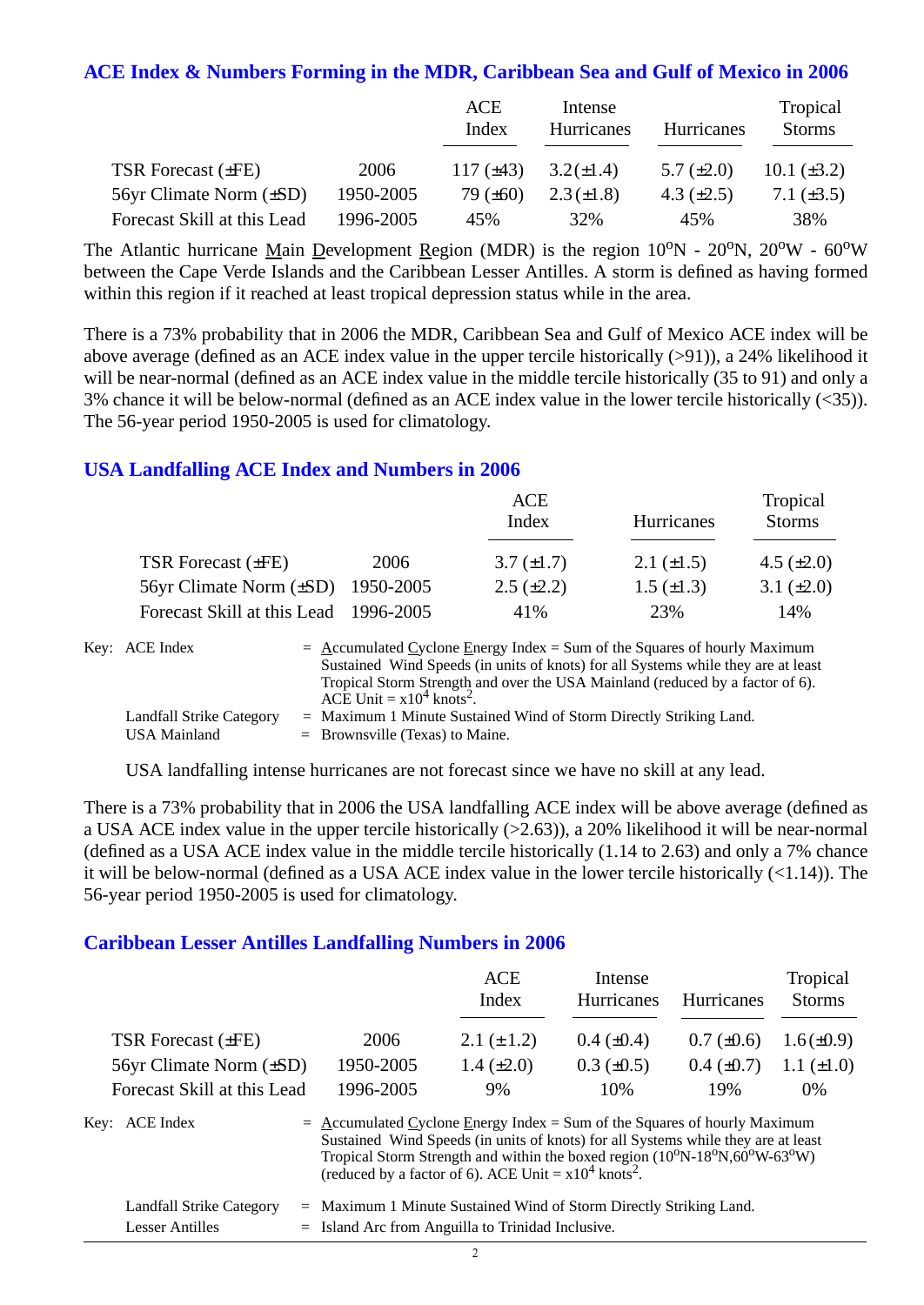#### **Key Predictors for 2006**

The key factors behind the TSR forecast for an above-average hurricane season in 2006 are the anticipated moderate enhancing effect of July-September forecast trade winds at 925mb height over the Caribbean Sea and tropical North Atlantic region  $(7.5^{\circ}N - 17.5^{\circ}N, 30^{\circ}W - 100^{\circ}W)$ , and anticipated slight enhancing effect of August-September forecast sea surface temperature for the Atlantic MDR  $(10^{\circ}N - 20^{\circ}N, 20^{\circ}W - 60^{\circ}W)$ . The current forecasts for these predictors are 0.46±0.75 ms<sup>-1</sup> (down from last month's value of  $0.83\pm0.74 \text{ ms}^{-1}$ ) weaker than normal (1976-2005 climatology), and  $0.09\pm0.28^{\circ}\text{C}$ (down from last month's value of  $0.22 \pm 0.28$ °C) warmer than normal (1976-2005 climatology). The forecast skills (assessed for the period 1986-2005) for these predictors at this lead are 35% and 36% respectively. The main reason for the forecast for hurricane activity in 2006 falling from 70% above-norm (February forecast) to 40% above-norm (March forecast) is that August-September sea surface temperatures in the tropical North Atlantic are now anticipated to be cooler than thought previously.

#### **Further Information and Next Forecast**

Further information about TSR forecasts, verifications and hindcast skill as a function of lead time may be obtained from the TSR web site *http://tropicalstormrisk.com*. The next TSR monthly forecast update for the 2006 Atlantic hurricane season will be issued on the 4th April 2006.

#### **Appendix - Predictions from Previous Months**

|                                       | <b>Atlantic ACE Index and System Numbers 2006</b> |                     |                       |                   |                                    |
|---------------------------------------|---------------------------------------------------|---------------------|-----------------------|-------------------|------------------------------------|
|                                       |                                                   | <b>ACE</b><br>Index | Intense<br>Hurricanes | <b>Hurricanes</b> | Named<br>Tropical<br><b>Storms</b> |
| Average Number $(\pm SD)$ (1950-2005) |                                                   | $102 (\pm 61)$      | $2.7 (\pm 2.0)$       | $6.2 (\pm 2.6)$   | $10.3 \ (\pm 4.0)$                 |
|                                       | 6 Mar 2006                                        | 144 $(\pm 47)$      | $3.5 \ (\pm 1.7)$     | 7.8 $(\pm 2.6)$   | 14.6 $(\pm 4.1)$                   |
| TSR Forecasts (±FE)                   | 6 Feb 2006                                        | $172 (\pm 53)$      | 4.1 $(\pm 1.7)$       | $9.1 (\pm 2.9)$   | 16.4 $(\pm 4.5)$                   |
|                                       | 4 Jan 2006                                        | $170 (\pm 59)$      | 4.0 $(\pm 1.8)$       | $8.8 (\pm 2.8)$   | 16.2 $(\pm 4.3)$                   |
|                                       | 6 Dec 2005                                        | 162 $(\pm 60)$      | 3.9 $(\pm 1.8)$       | $8.5 (\pm 2.8)$   | 15.7 $(\pm 4.5)$                   |
| <b>Gray Forecast</b>                  | 6 Dec 2005                                        |                     | 5                     | 9                 | 17                                 |

#### **1. Atlantic ACE Index and System Numbers**

#### **2. MDR, Caribbean Sea and Gulf of Mexico ACE Index and Numbers**

|                                       | <b>MDR, Caribbean Sea and Gulf of Mexico ACE Index and Numbers 2006</b> |                     |                              |                 |                                    |
|---------------------------------------|-------------------------------------------------------------------------|---------------------|------------------------------|-----------------|------------------------------------|
|                                       |                                                                         | <b>ACE</b><br>Index | Intense<br><b>Hurricanes</b> | Hurricanes      | Named<br>Tropical<br><b>Storms</b> |
| Average Number $(\pm SD)$ (1950-2005) |                                                                         | $79 (\pm 60)$       | $2.3 \ (\pm 1.8)$            | 4.3 $(\pm 2.5)$ | 7.1 $(\pm 3.5)$                    |
|                                       | 6 Mar 2006                                                              | $117 (\pm 43)$      | $3.2 \ (\pm 1.4)$            | $5.7 (\pm 2.0)$ | 10.1 $(\pm 3.2)$                   |
| TSR Forecasts (±FE)                   | 6 Feb 2006                                                              | 146 $(\pm 47)$      | 3.8 $(\pm 1.4)$              | $7.0 (\pm 2.3)$ | 11.9 $(\pm 3.5)$                   |
|                                       | 4 Jan 2006                                                              | 144 $(\pm 59)$      | $3.7 (\pm 1.6)$              | $6.7 (\pm 2.6)$ | 11.8 $(\pm 4.1)$                   |
|                                       | 6 Dec 2005                                                              | 136 $(\pm 60)$      | 3.3 $(\pm 1.6)$              | 6.4 $(\pm 2.7)$ | $11.3 \ (\pm 4.2)$                 |